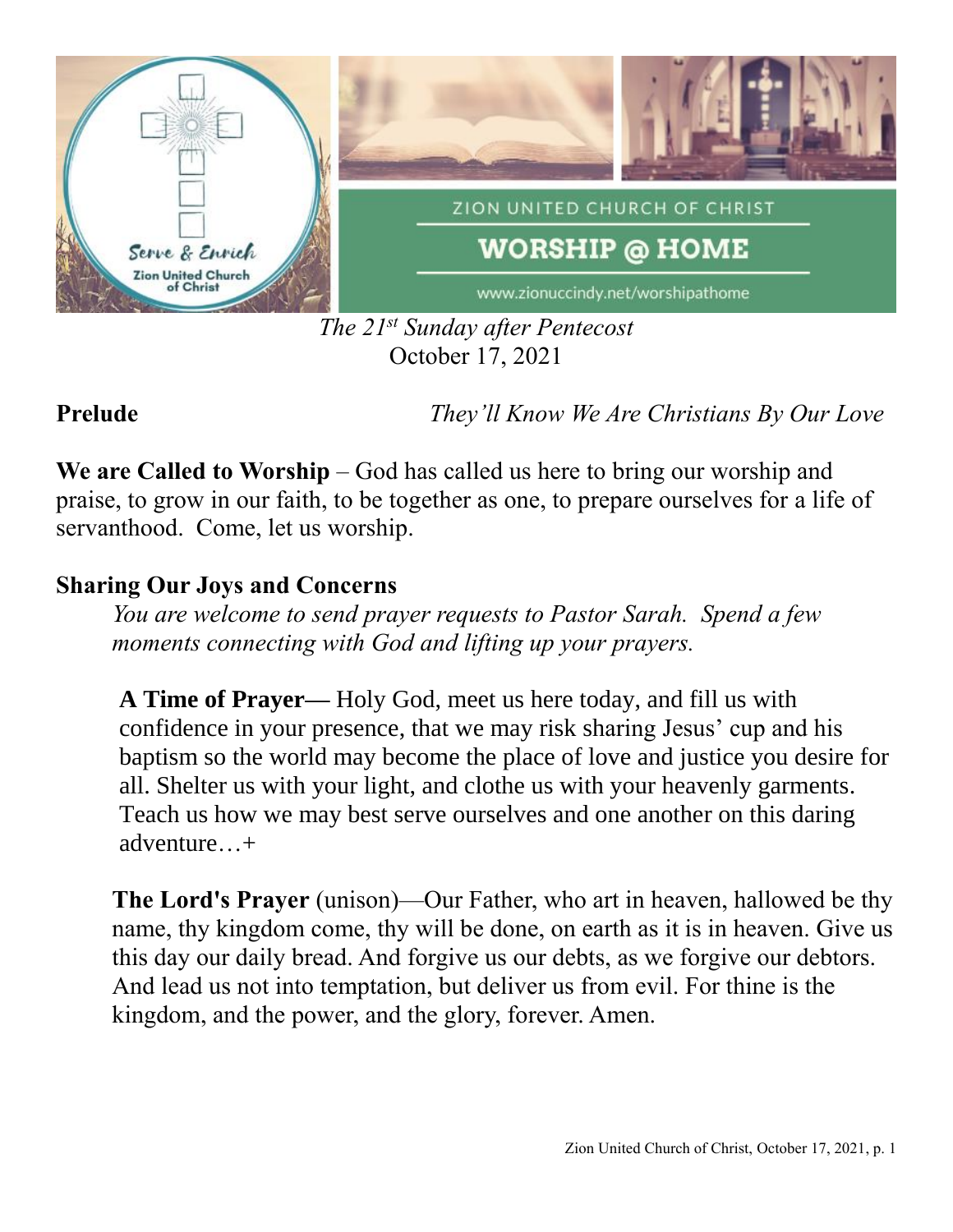### **We Hear God's Word** *Mark 10:32-45 (NRSV)*

32 They were on the road, going up to Jerusalem, and Jesus was walking ahead of them; they were amazed, and those who followed were afraid. He took the twelve aside again and began to tell them what was to happen to him,  $33$  saying, 'See, we are going up to Jerusalem, and the Son of Man will be handed over to the chief priests and the scribes, and they will condemn him to death; then they will hand him over to the Gentiles; <sup>34</sup>they will mock him, and spit upon him, and flog him, and kill him; and after three days he will rise again.'

35 James and John, the sons of Zebedee, came forward to him and said to him, 'Teacher, we want you to do for us whatever we ask of you.'  $36$ And he said to them, 'What is it you want me to do for you?' <sup>37</sup>And they said to him, 'Grant us to sit, one at your right hand and one at your left, in your glory.' <sup>38</sup>But Jesus said to them, 'You do not know what you are asking. Are you able to drink the cup that I drink, or be baptized with the baptism that I am baptized with?'  $39$ They replied, 'We are able.' Then Jesus said to them, 'The cup that I drink you will drink; and with the baptism with which I am baptized, you will be baptized;  $40$  but to sit at my right hand or at my left is not mine to grant, but it is for those for whom it has been prepared.'

41 When the ten heard this, they began to be angry with James and John. <sup>42</sup>So Jesus called them and said to them, 'You know that among the Gentiles those whom they recognize as their rulers lord it over them, and their great ones are tyrants over them. <sup>43</sup>But it is not so among you; but whoever wishes to become great among you must be your servant, <sup>44</sup>and whoever wishes to be first among you must be slave of all. <sup>45</sup>For the Son of Man came not to be served but to serve, and to give his life a ransom for many.'

**Meditation** *A Life of Service*

### **We Respond to God's Word with Our Giving**

**Invitation—** Jesus came not to be served but to serve. Let us follow this example and share our gifts so that we may also experience the joys and challenges of serving.+

**October Benevolence—Neighbors in Need (NIN) is a special mission** offering of the United Church of Christ that supports ministries of justice and compassion in the United States. In 2021, Neighbors in Need "Unfailing Love" offering is focused on supporting organizations and projects that are serving homeless and immigrant neighbors or communities. One-third of NIN